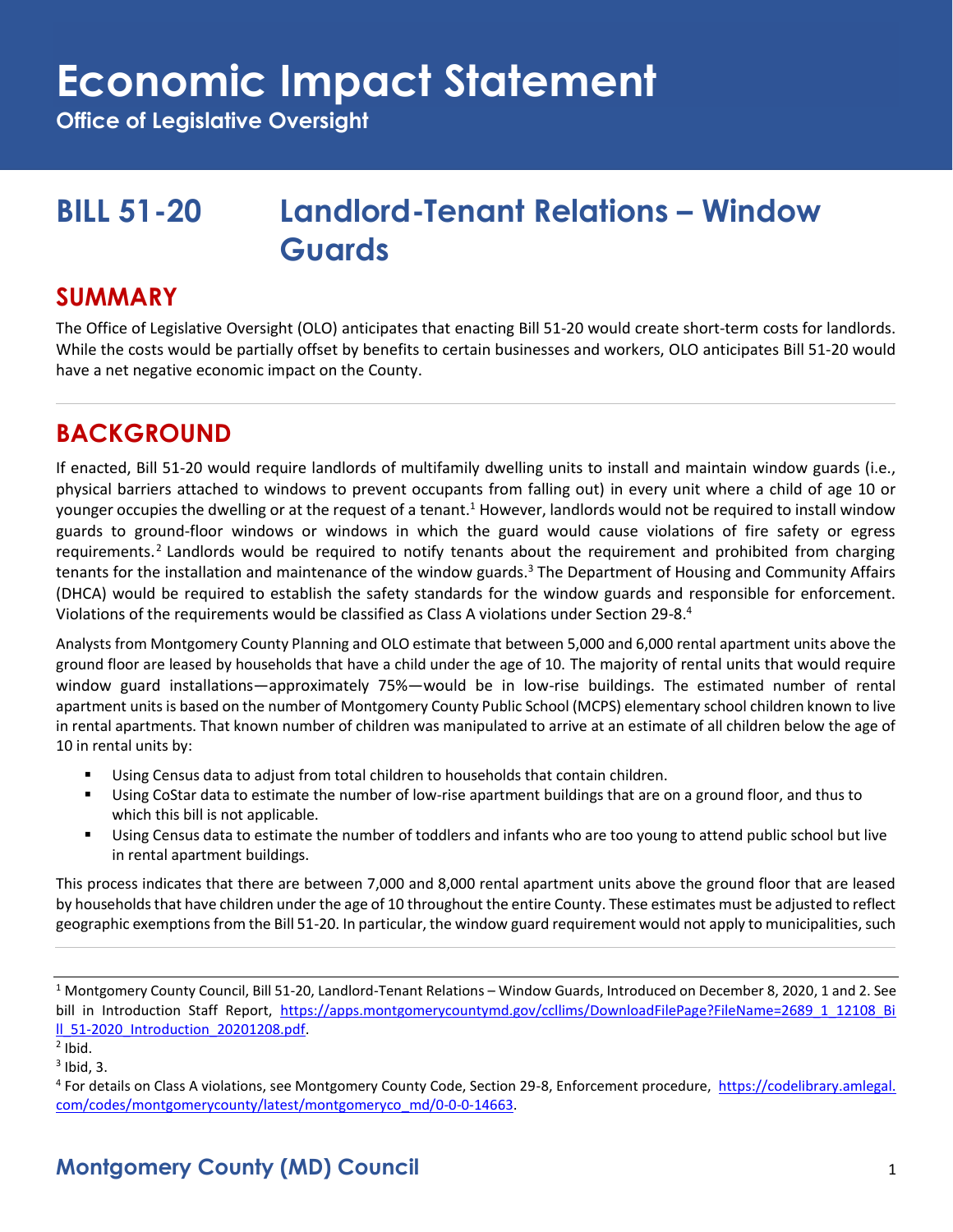**Office of Legislative Oversight**

as Rockville and Gaithersburg, that have not opted into Chapter 29 of the Montgomery County Code. Using the proportion of units subject to the Department of Housing and Community Affairs (DHCA) enforcement to the total number of rental units in the County (approximately 74%), analysts arrived at the estimate—between 5,000 and 6,000—of the number of renter households/rental units (assuming one household per unit) that would be affected by Bill 51-20.

### **METHODOLOGIES, ASSUMPTIONS, AND UNCERTAINTIES**

The economic impacts of enacting Bill 51-20 would occur through creating economic costs for landlords of affected units. OLO determined a forecast range for installing the window guards. The range is based on the number of renter households with children (between 5,000 and 6,000) and the following assumptions:

- Number of Windows Per Unit: A review of floor plans for a (non-random) sample of rental units in the County suggests that an average of 2 or 3 windows per dwelling unit may require window guard installation.
- **Price Per Window Guard:** A review of "window guards for children" on Amazon indicated that depending on length, width, and other specifications, the range of possible prices for each window guard is between \$25 and \$90, with a midpoint of \$57.50.
- **Labor Cost Per Unit:** Occupational wage estimates from the Maryland Department of Labor indicate that the median hourly wage for maintenance and repair workers in 2019 was \$23.13.<sup>5</sup> To install the window guards, OLO assumes that it would take 1 hour per dwelling unit at a labor cost of \$23.13 or 0.5 hours at a labor cost of \$11.57.

**Figure 1** presents separate estimates of the total cost of installing window guards in 5,000 and 6,000 dwelling units, based on the number of windows and labor hours assumed in each model. As indicated in the figure, the total cost of installation at \$57.50 per window guard is projected to range between \$630,000 to \$1,170,000, depending on the number of dwelling units that require window guards, windows that require covering, and labor hours needed to perform the installations.

There are several factors that create uncertainty around the forecasted range of costs. First, the average number of windows that would require window guards would depend on how many windows in the affected dwelling units that are exempt from the regulation due to fire safety or egress requirements. Second, the average price of window



#### Figure 1. Cost of Window Guard Installations for Rental Units in the County

<sup>5</sup> Maryland Department of Labor, Maryland Occupational Employment and Wage Estimates 2019, https://www.dllr.state.md.us /lmi/wages/2415001007/49-9071.htm.

#### **Montgomery County (MD) Council** 2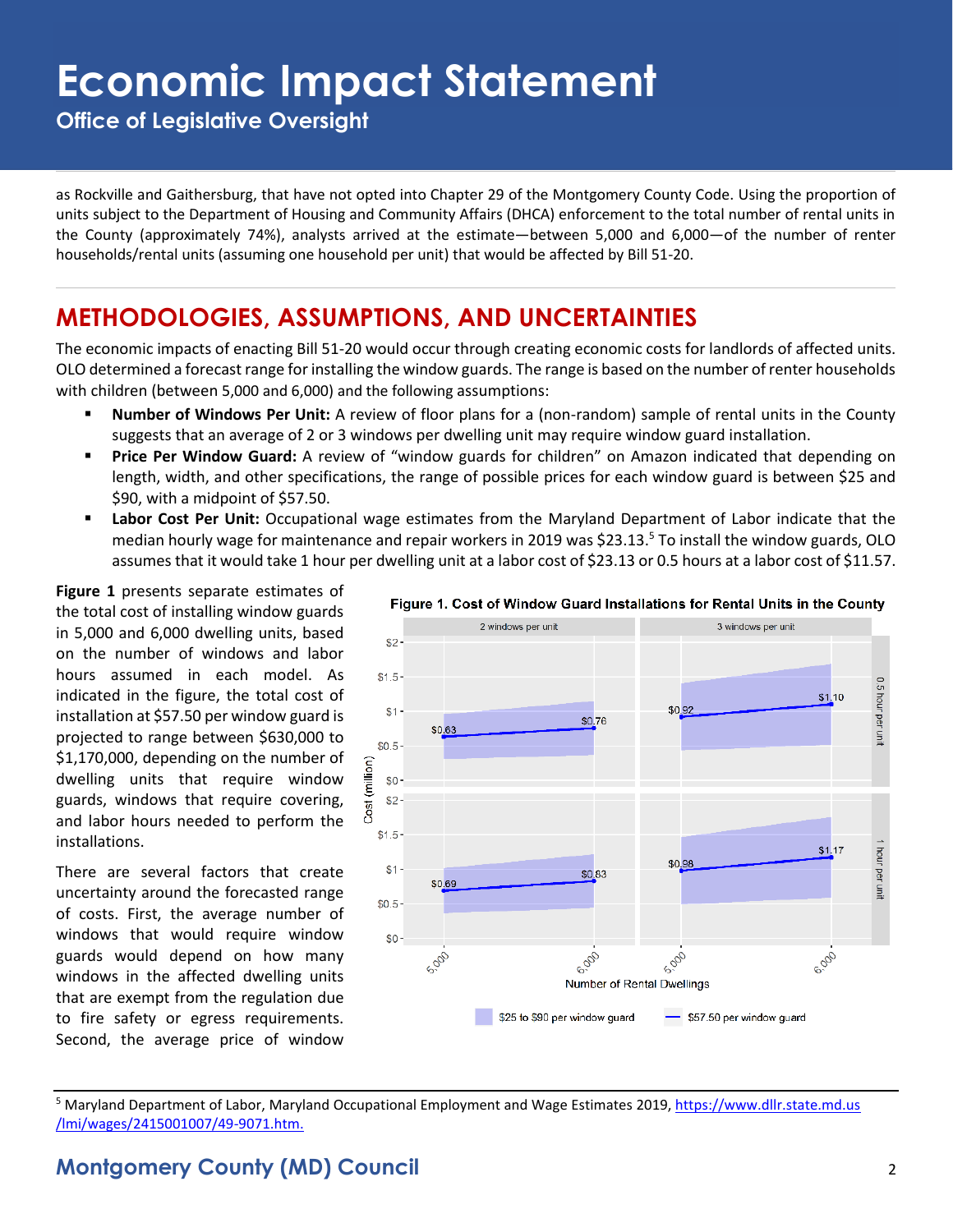**Office of Legislative Oversight**

guards may depend on bulk purchasing by landlords, supply disruptions caused by the Covid-19 pandemic, or other factors. Third, the average labor cost associated with installing the window guards would depend on how many landlords rely on in-house maintenance staff on salary or outside labor paid for on an hourly basis.

### **VARIABLES**

The primary variables that would affect the economic impacts of Bill 51-20 are:

- Number of dwelling units that require window guards;
- Average number of windows per dwelling unit;
- Average price of window guards;
- Percentage of window guards purchased by local distributors;
- Average labor costs; and
- Percentage of costs passed onto tenants.

#### **IMPACTS**

**WORKFORCE** ▪ **TAXATION POLICY** ▪ **PROPERTY VALUES** ▪ **INCOMES** ▪ **OPERATING COSTS** ▪ **PRIVATE SECTOR CAPITAL INVESTMENT** ▪ **ECONOMIC DEVELOPMENT** ▪ **COMPETITIVENESS**

#### **Businesses, Non-Profits, Other Private Organizations**

OLO believes that Bill 51-20 would have negative economic impacts on the private organizations that own and manage rental properties in the County.<sup>6</sup> The estimated \$630,000 to \$1,170,000 in total costs would be distributed among the owners of rental properties. Because approximately 75% of renter households with children are in low-rise apartment buildings, the total costs would disproportionately fall on owners of these buildings, relative to owners of high-rise rental properties. These costs would increase operating costs for owners of rental properties at the time of purchase and installation of window guards. Holding all else equal, the increase in operating costs would reduce business incomes. While Bill 51-20 would not allow landlords to charge tenants for the window guard installations, the change in law could not prevent landlords from passing the cost onto tenants in the form of higher rents. The extent to which landlords could do so would mitigate the increase in operating costs and loss of income.

The overall economic impact to the County would be *modestly* offset by gains to local businesses that would install and distribute windows. The offset would be modest because all manufacturers and some distributors of the window guards purchased by landlords would be based outside the County and some portion of the properties would rely on their own maintenance staff for the installation of window guards, as opposed to contracting out to third-party businesses. For these reasons, OLO believes Bill 51-20 would have a net negative impact on private organizations in the County.

OLO does not expect Bill 51-20 to have impacts on the Council's other priority indicators, particularly taxation policy, property values, private sector capital investment, economic development, or competitiveness.

<sup>&</sup>lt;sup>6</sup> For the Council's priority indicators, see Montgomery County Council, Bill 10-19 Legislative Branch – Economic Impact Statements – Amendments, Enacted on July 30, 2019, Montgomery County, Maryland, 3.